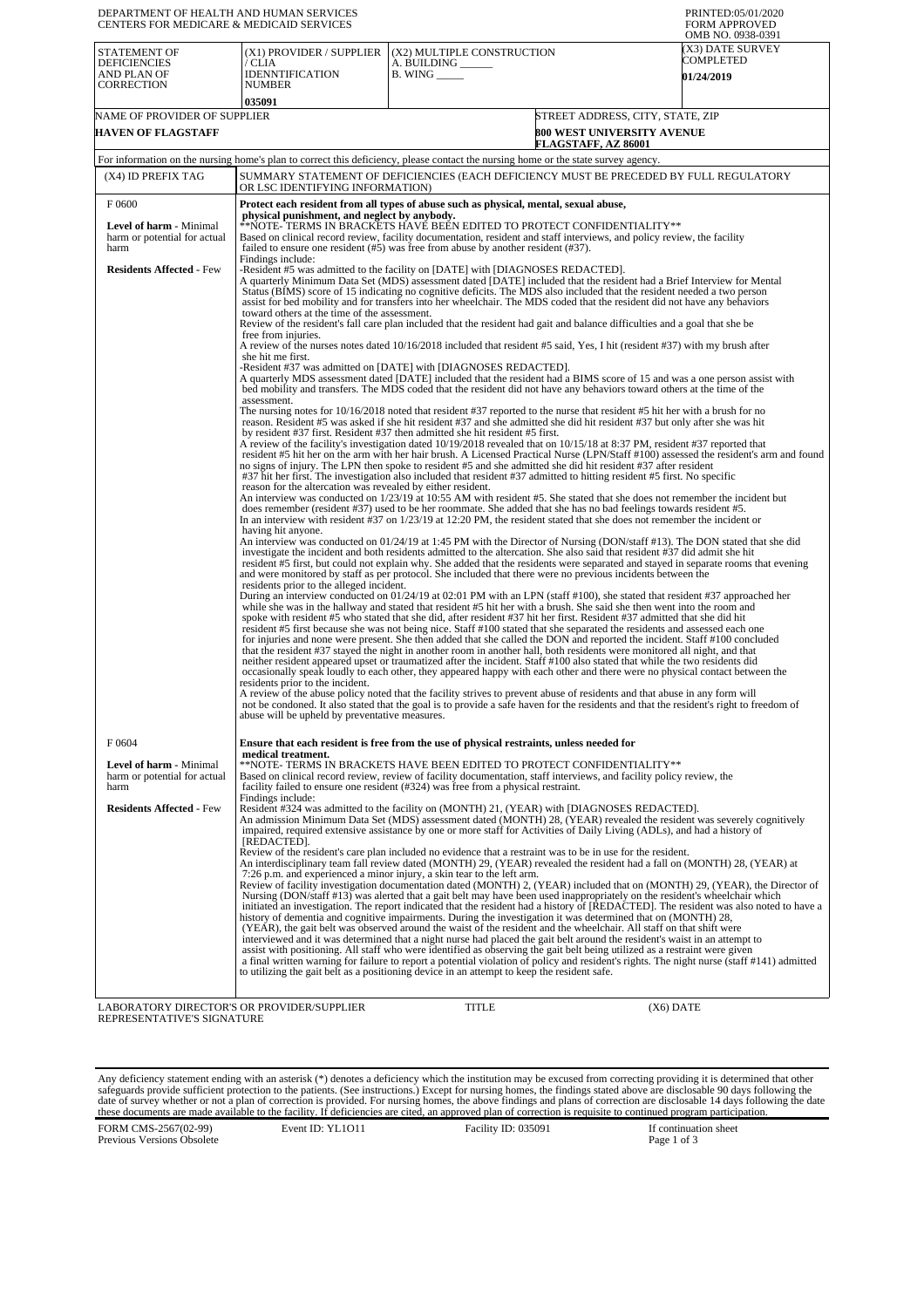| DEPARTMENT OF HEALTH AND HUMAN SERVICES<br>CENTERS FOR MEDICARE & MEDICAID SERVICES                                                                                                                                                      |                                                                                                                                                                                                                                                                                                                                                                                                                                                                                                                                                                                                                                                                                                                                                                                                                                                                                                                                                                                                                                                                                                                                                                                                                                                                                                                                                                                                                                                                                                                                                                                                                                                                                                                                                                                                                                                                                                                                                                                                                                                                                                                                                                                                                                                                                                                                                                                                                                                                                                                                                                                                                                                                                                                                                                                                                                                                                                                                                                                                                                                                                                                                                                                                                                                                                                                                                                                                                                                                                                                                                                                                                                                                                                                                                                                                                                                                                                                                                                                                                                                                                                                                                                                                                                                                                                                                                                                                                                                                                                                                                                                                                                                                                                                                                                                                                                                                                                                                                      | PRINTED:05/01/2020<br><b>FORM APPROVED</b><br>OMB NO. 0938-0391               |                                                    |  |  |
|------------------------------------------------------------------------------------------------------------------------------------------------------------------------------------------------------------------------------------------|------------------------------------------------------------------------------------------------------------------------------------------------------------------------------------------------------------------------------------------------------------------------------------------------------------------------------------------------------------------------------------------------------------------------------------------------------------------------------------------------------------------------------------------------------------------------------------------------------------------------------------------------------------------------------------------------------------------------------------------------------------------------------------------------------------------------------------------------------------------------------------------------------------------------------------------------------------------------------------------------------------------------------------------------------------------------------------------------------------------------------------------------------------------------------------------------------------------------------------------------------------------------------------------------------------------------------------------------------------------------------------------------------------------------------------------------------------------------------------------------------------------------------------------------------------------------------------------------------------------------------------------------------------------------------------------------------------------------------------------------------------------------------------------------------------------------------------------------------------------------------------------------------------------------------------------------------------------------------------------------------------------------------------------------------------------------------------------------------------------------------------------------------------------------------------------------------------------------------------------------------------------------------------------------------------------------------------------------------------------------------------------------------------------------------------------------------------------------------------------------------------------------------------------------------------------------------------------------------------------------------------------------------------------------------------------------------------------------------------------------------------------------------------------------------------------------------------------------------------------------------------------------------------------------------------------------------------------------------------------------------------------------------------------------------------------------------------------------------------------------------------------------------------------------------------------------------------------------------------------------------------------------------------------------------------------------------------------------------------------------------------------------------------------------------------------------------------------------------------------------------------------------------------------------------------------------------------------------------------------------------------------------------------------------------------------------------------------------------------------------------------------------------------------------------------------------------------------------------------------------------------------------------------------------------------------------------------------------------------------------------------------------------------------------------------------------------------------------------------------------------------------------------------------------------------------------------------------------------------------------------------------------------------------------------------------------------------------------------------------------------------------------------------------------------------------------------------------------------------------------------------------------------------------------------------------------------------------------------------------------------------------------------------------------------------------------------------------------------------------------------------------------------------------------------------------------------------------------------------------------------------------------------------------------------------------------------|-------------------------------------------------------------------------------|----------------------------------------------------|--|--|
| <b>STATEMENT OF</b><br><b>DEFICIENCIES</b><br>AND PLAN OF<br><b>CORRECTION</b>                                                                                                                                                           | (X1) PROVIDER / SUPPLIER<br>/ CLIA<br><b>IDENNTIFICATION</b><br><b>NUMBER</b><br>035091                                                                                                                                                                                                                                                                                                                                                                                                                                                                                                                                                                                                                                                                                                                                                                                                                                                                                                                                                                                                                                                                                                                                                                                                                                                                                                                                                                                                                                                                                                                                                                                                                                                                                                                                                                                                                                                                                                                                                                                                                                                                                                                                                                                                                                                                                                                                                                                                                                                                                                                                                                                                                                                                                                                                                                                                                                                                                                                                                                                                                                                                                                                                                                                                                                                                                                                                                                                                                                                                                                                                                                                                                                                                                                                                                                                                                                                                                                                                                                                                                                                                                                                                                                                                                                                                                                                                                                                                                                                                                                                                                                                                                                                                                                                                                                                                                                                              | (X2) MULTIPLE CONSTRUCTION<br>A. BUILDING ______<br>$B.$ WING $\_\_\_\_\_\_\$ | (X3) DATE SURVEY<br>COMPLETED<br><b>01/24/2019</b> |  |  |
| NAME OF PROVIDER OF SUPPLIER<br><b>HAVEN OF FLAGSTAFF</b>                                                                                                                                                                                |                                                                                                                                                                                                                                                                                                                                                                                                                                                                                                                                                                                                                                                                                                                                                                                                                                                                                                                                                                                                                                                                                                                                                                                                                                                                                                                                                                                                                                                                                                                                                                                                                                                                                                                                                                                                                                                                                                                                                                                                                                                                                                                                                                                                                                                                                                                                                                                                                                                                                                                                                                                                                                                                                                                                                                                                                                                                                                                                                                                                                                                                                                                                                                                                                                                                                                                                                                                                                                                                                                                                                                                                                                                                                                                                                                                                                                                                                                                                                                                                                                                                                                                                                                                                                                                                                                                                                                                                                                                                                                                                                                                                                                                                                                                                                                                                                                                                                                                                                      | STREET ADDRESS, CITY, STATE, ZIP<br>800 WEST UNIVERSITY AVENUE                |                                                    |  |  |
|                                                                                                                                                                                                                                          |                                                                                                                                                                                                                                                                                                                                                                                                                                                                                                                                                                                                                                                                                                                                                                                                                                                                                                                                                                                                                                                                                                                                                                                                                                                                                                                                                                                                                                                                                                                                                                                                                                                                                                                                                                                                                                                                                                                                                                                                                                                                                                                                                                                                                                                                                                                                                                                                                                                                                                                                                                                                                                                                                                                                                                                                                                                                                                                                                                                                                                                                                                                                                                                                                                                                                                                                                                                                                                                                                                                                                                                                                                                                                                                                                                                                                                                                                                                                                                                                                                                                                                                                                                                                                                                                                                                                                                                                                                                                                                                                                                                                                                                                                                                                                                                                                                                                                                                                                      | FLAGSTAFF, AZ 86001                                                           |                                                    |  |  |
| (X4) ID PREFIX TAG                                                                                                                                                                                                                       | For information on the nursing home's plan to correct this deficiency, please contact the nursing home or the state survey agency.<br>SUMMARY STATEMENT OF DEFICIENCIES (EACH DEFICIENCY MUST BE PRECEDED BY FULL REGULATORY<br>OR LSC IDENTIFYING INFORMATION)                                                                                                                                                                                                                                                                                                                                                                                                                                                                                                                                                                                                                                                                                                                                                                                                                                                                                                                                                                                                                                                                                                                                                                                                                                                                                                                                                                                                                                                                                                                                                                                                                                                                                                                                                                                                                                                                                                                                                                                                                                                                                                                                                                                                                                                                                                                                                                                                                                                                                                                                                                                                                                                                                                                                                                                                                                                                                                                                                                                                                                                                                                                                                                                                                                                                                                                                                                                                                                                                                                                                                                                                                                                                                                                                                                                                                                                                                                                                                                                                                                                                                                                                                                                                                                                                                                                                                                                                                                                                                                                                                                                                                                                                                      |                                                                               |                                                    |  |  |
| F0604<br><b>Level of harm - Minimal</b><br>harm or potential for actual<br>harm<br><b>Residents Affected - Few</b>                                                                                                                       | (continued from page 1)<br>Further review of the facility investigation revealed witness statements from the following staff:<br>-A Registered Nurse (RN/staff #94) who included that the resident had sustained a fall earlier in the shift and was<br>subsequently observed to keep trying to stand up out of his wheelchair. The RN stated, I am unsure of the time, but at one<br>point in the night a gait belt was put on the resident in a restraining fashion for his safety. The gait belt was put on by the other nurse<br>that was working that night, which was (staff #141).<br>The DON who questioned staff #141 regarding the gait belt and he admitted that he had used a gait belt to secure the<br>resident in a wheelchair because he was concerned the resident would slide out of the wheelchair and potentially hurt<br>himself. Further, she noted she requested him to sign a written warning and complete a witness statement, which he did not<br>do and was informed that he failed to comply with the investigation.<br>-A Certified Nursing Assistant (CNA/staff #140) noted that she arrived to work on (MONTH) 28, (YEAR) around 10:00 p.m. when<br>she noticed resident #324 was in a wheelchair with a gait belt around him and the wheelchair.<br>-A CNA (staff #142) included that she was rounding on (MONTH) 28, (YEAR) and witnessed the resident fixed to his wheelchair<br>with a gait belt.<br>Review of the clinical record revealed no evidence the resident had an order from a physician to be restrained in any way.<br>Attempts to contact staff #141 via telephone were unsuccessful.<br>In an interview with the DON (staff #13) on (MONTH) 23, 2019 at 10:59 a.m., she stated the morning this was discovered, she<br>became aware because a staff member reported to her that resident #324 was observed to have a gait belt around the back of<br>his wheelchair. At that time the resident was not observed to have the gait belt around him, however she began an<br>investigation to find out why the gait belt was around the resident's chair in the first place. She stated, through<br>interviews, she was able to determine there were witnesses who observed the gait belt around the resident in a restraining<br>manner. She stated the night nurse (staff #141) was determined to be the one who put the gait belt on the resident and he<br>admitted to doing it to keep the resident from falling. Further, she stated staff #141 refused to come in and give a<br>written statement or sign his disciplinary action. She stated, ultimately, staff #141 was terminated. She stated a lot of<br>education was done after this incident regarding restraints and reporting.<br>In a phone interview with an RN (staff #94) on $(MONTH)$ 23, 2019 at 12:04 p.m., he stated he remembers this resident and the<br>incident. He stated the resident had been attempting to get out of is wheelchair a lot and it was not safe. He stated the<br>other nurse working, staff #141, put the gait belt around the resident for safety reasons and not in a malicious manner.<br>Further, he stated he took the gait belt off when he helped put the resident to bed later in the shift.<br>In a phone interview with a CNA (staff #140 and a previous employee) on (MONTH) 23, 2019 at 12:09 p.m., she stated that she<br>remembers this incident as she came into work around 10:00 p.m. and she saw resident #324 seated in front of the nurses<br>station with a gait belt around his waist and the back of the wheelchair he was sitting in. She stated she asked the nurse<br>(whose name she did not remember) about it and the nurse suggested they get him into bed. She stated they then unbuckled<br>the gait belt and took the resident to his room and lay him down in his bed. Further, she stated she got him up and ready<br>in the morning and did not reapply the gait belt to the resident. She stated she had thought the gait belt was being used<br>inappropriately.<br>In an interview with the DON (staff #13) on (MONTH) 23, 2019 at 2:35 p.m., she stated her expectation of staff is not to use any<br>device to secure a resident. She stated if staff witness a resident being restrained, they are to report it                                                                                                                                                                                                                                                                                                                                                                                                                                                                                                                                                                                                                                               |                                                                               |                                                    |  |  |
| F0607<br><b>Level of harm - Minimal</b><br>harm or potential for actual<br>harm<br><b>Residents Affected - Few</b><br>F0609<br><b>Level of harm - Minimal</b><br>harm or potential for actual<br>harm<br><b>Residents Affected - Few</b> | environment. Restraints shall only be used to treat the resident's medical symptom(s) and never for discipline or staff<br>convenience, or for the prevention of falls.<br>Develop and implement policies and procedures to prevent abuse, neglect, and theft.<br>**NOTE- TERMS IN BRACKETS HAVE BEEN EDITED TO PROTECT CONFIDENTIALITY**<br>Based on clinical record review, facility documentation, staff interviews, and policy review, the facility failed to follow<br>their abuse policy for two residents $(\#5)$ and $(\#37)$ .<br>Findings include:<br>-Resident #5 was admitted to the facility on [DATE] with [DIAGNOSES REDACTED].<br>A quarterly Minimum Data Set (MDS) assessment dated [DATE] included that the resident had a Brief Interview for Mental<br>Status (BIMS) score of 15 indicating no cognitive deficits. The MDS also included that the resident needed a two person<br>assist for bed mobility and for transfers into her wheelchair. The MDS coded that the resident did not have any behaviors<br>toward others at the time of the assessment.<br>-Resident #37 was admitted on [DATE] with [DIAGNOSES REDACTED].<br>A quarterly MDS assessment dated [DATE] revealed that the resident had a BIMS score of 15 and that the resident was a one<br>person assist with bed mobility and transfers. The MDS coded that the resident did not have any behaviors toward others at<br>the time of the assessment.<br>A review of the facility's investigation dated 10/19/18 revealed that on 10/15/2018 at 8:37 PM resident #37 reported that<br>resident #5 hit her on the arm with her hair brush. The Licensed Practical Nurse (LPN/Staff #100) assessed the resident's<br>arm and found no signs of injury. The nurse then spoke to resident #5 and she admitted she did hit resident #37 after<br>resident #37 hit her first. The investigation also included that resident #37 admitted to hitting resident #5 first. No<br>specific reason for the altercation was revealed by either resident.<br>Further review of the investigation revealed no evidence that Adult Protective Services (APS) was notified of the<br>allegation.<br>An interview was conducted on 01/24/19 at 1:45 PM with the Director of Nursing (DON/staff #13). The DON stated that she did<br>investigate the incident and both residents admitted to the altercation. The DON admitted that she knows the facility's<br>policy is to report the allegation, however after speaking with the resident's families, she felt it was not necessary to<br>notify APS because neither the families nor the residents wanted the incident reported.<br>An interview was conducted on 01/24/19 at 02:01 PM with an LPN (staff #100). The nurse stated that she was unaware if APS<br>had been notified but she believes that the facility policy states that they should be and she left this up to the DON.<br>Review of the facility's abuse policy revealed that if abuse is witnessed or suspected, reporting and investigation will<br>take place and the incident will be reported by the Executive Director or the DON to APS. The policy did not indicate that<br>APS would be notified within 2 hours as requied.<br>Timely report suspected abuse, neglect, or theft and report the results of the<br>investigation to proper authorities.<br>**NOTE- TERMS IN BRACKETS HAVE BEEN EDITED TO PROTECT CONFIDENTIALITY**<br>Based on clinical record review, facility documentation, staff interviews, and policy review, the facility failed to report<br>an allegation of abuse to Adult Protective Services (APS) for two residents $(\#5)$ and $(\#37)$ .<br>Findings include:<br>-Resident #5 was admitted to the facility on [DATE] with [DIAGNOSES REDACTED].<br>A quarterly Minimum Data Set (MDS) assessment dated [DATE] included that the resident had a Brief Interview for Mental<br>Status (BIMS) score of 15 indicating no cognitive deficits. The MDS also included that the resident needed a two person<br>assist for bed mobility and for transfers into her wheelchair. The MDS coded that the resident did not have any behaviors<br>toward others at the time of the assessment.<br>-Resident #37 was admitted on [DATE] with [DIAGNOSES REDACTED].<br>A quarterly MDS assessment dated [DATE] included that the resident had a BIMS score of 15 and was a one person assist with<br>bed mobility and transfers. The MDS coded that the resident did not have any behaviors toward others at the time of the<br>assessment.<br>A review of the facility's investigation dated 10/19/18 revealed that on 10/15/2018 at 8:37 PM resident #37 reported that<br>resident #5 hit her on the arm with her hair brush. The Licensed Practical Nurse (LPN/Staff #100) assessed the residents<br>and found no signs of injury. The nurse then spoke to resident #5 and she admitted she did hit resident #37 after resident |                                                                               |                                                    |  |  |
| FORM CMS-2567(02-99)                                                                                                                                                                                                                     | Event ID: YL1011                                                                                                                                                                                                                                                                                                                                                                                                                                                                                                                                                                                                                                                                                                                                                                                                                                                                                                                                                                                                                                                                                                                                                                                                                                                                                                                                                                                                                                                                                                                                                                                                                                                                                                                                                                                                                                                                                                                                                                                                                                                                                                                                                                                                                                                                                                                                                                                                                                                                                                                                                                                                                                                                                                                                                                                                                                                                                                                                                                                                                                                                                                                                                                                                                                                                                                                                                                                                                                                                                                                                                                                                                                                                                                                                                                                                                                                                                                                                                                                                                                                                                                                                                                                                                                                                                                                                                                                                                                                                                                                                                                                                                                                                                                                                                                                                                                                                                                                                     | Facility ID: 035091                                                           | If continuation sheet                              |  |  |